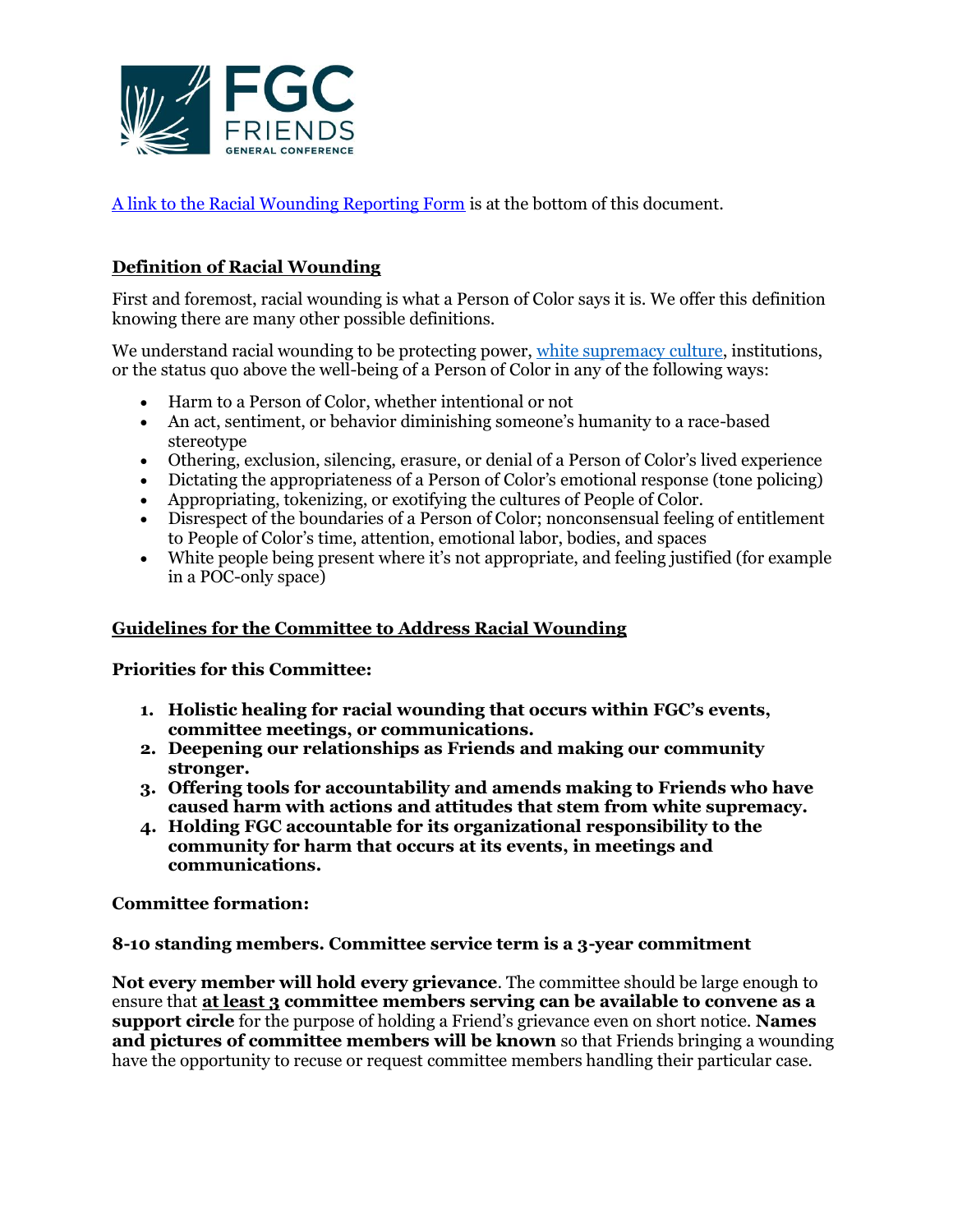

**Friends lifting up a grievance also have the option to invite 1 or 2 other Friends not in the committee to join their support circle.** These invited Friends will be ad hoc members of the committee for as long as the specific support circle they were invited to join is meeting.

### **Committee members should have a good understanding of the impacts of racism and feel capable of noticing and curbing their own assumptions.**

In order to meet the needs of Friends of color coming forward with grievances **the committee should be composed of Friends with diverse identities and life experiences**  including race, age, geographic, class background, and gender. Representation of Friends who are Indigenous or Black/of African descent is particularly important to hold this work.

Engaging Friends who have caused harm in accountability processes could become a crucial part of this work. **The committee will need members who can hold deep compassion and patience for Friends who have caused racial harm** and believe in the possibility of these Friends' transformation.

## **Committee Charge & Advices:**

**Friends will be heard and believed.** The process stewarded by this committee is intended to serve people who have experienced racial wounding within the FGC community. These Friends are the highest authority throughout this process. Committee members should place unconditional trust in each individual Friend of color who engages in this process, listening fully and believing the experience and self-knowledge of these Friends.

**This process is about building relationships and maintaining community, not about a checklist of goals or steps**. The committee's primary priority is to walk with and tend to the needs and healing of the person affected by racial wounding. Build trust, stay in relationship, check in often- not just about the harm.

# **Friends may request whatever remedy they feel is necessary to alleviate the**

**wounding** of this circumstance. Some possible examples might include but are not limited to:

- Just being heard and held in worship by the working group,
- Documentation of the incident,
- To be heard out by the wounding party without their reply.
- To receive an apology.
- Change of policy that guarantees of non-repetition,
- The initiation of an accountability process for the wounding party.
- In extreme cases where attempts for remediation have failed the wounding party may be asked to leave the FGC event in order to make the space safe. $*$
- The pattern of oppression exemplified by the incident should be brought to the full body by designated noticers.

# **Support circles should call on the resources and support of the larger committee**

when necessary to fully address the incident of racial wounding that occurred. The committee members in the support circle may differ from the committee members maintaining a related accountability process.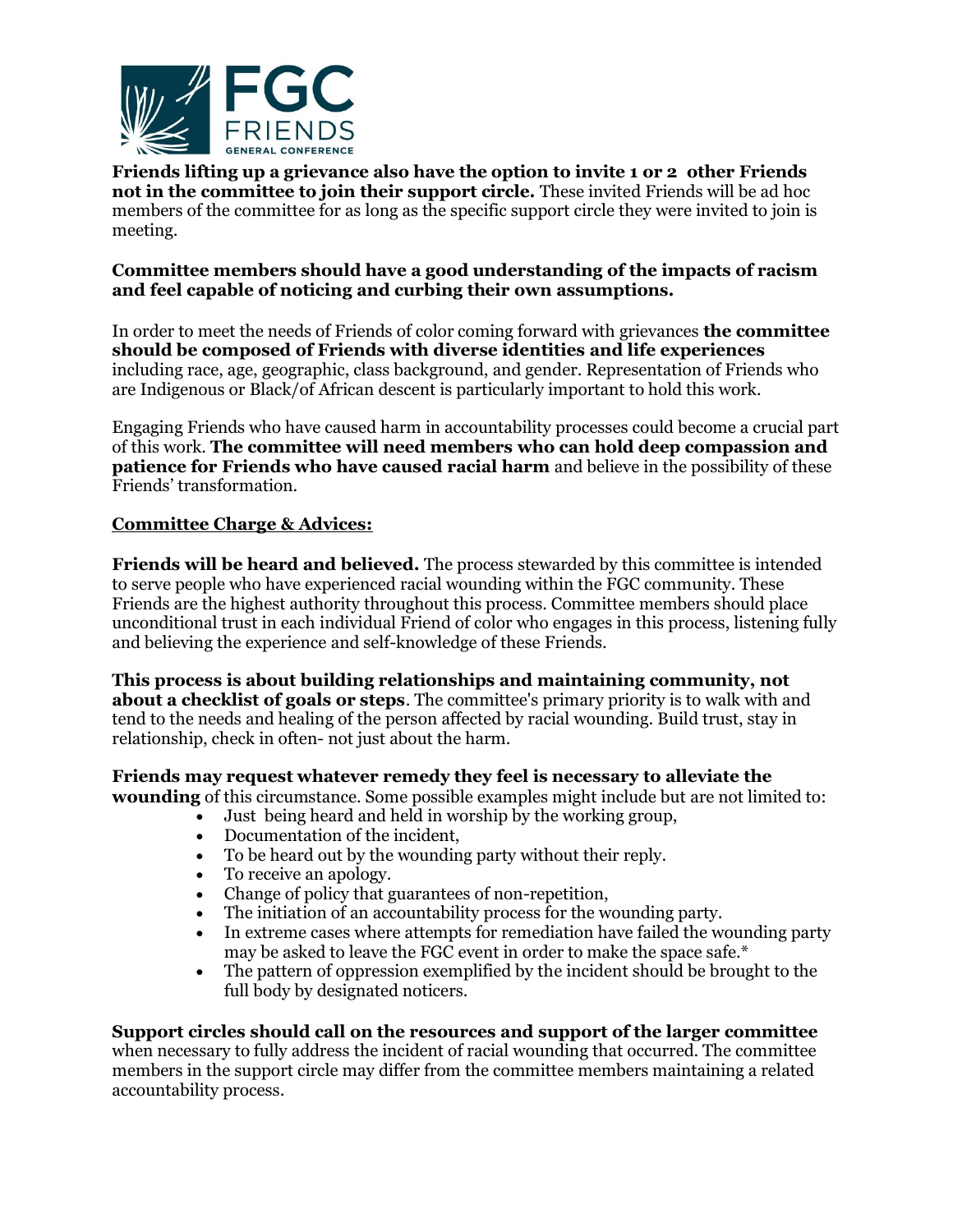

Some cases will be handled between individuals, some cases may bring to light the need to implement a measure at a structural level. In all cases, the committee's task is to do what is necessary to facilitate the aggrieved Friend's request. This may mean inviting/encouraging Friends who caused harm to take part in the necessary remediation or accountability process. It could mean passing the concern to the appropriate standing committee to continue the work of holding FGC organizationally accountable. In these cases, the committee should maintain contact with the said committee at least until it is clear that the measure is not at risk of falling between the cracks.

**Consensual communication is key.** The purpose of this committee is not to force Friends to relive an experience of racial wounding, but to support them in healing. Friends will not be expected to share more than they are comfortable sharing. If that leaves some details unclear the committee will not pry for more clarity. Instead, practice asking for permission to inquire about something more deeply. Eg. "Can I ask you more about…?" pay attention to body language. A begrudging yes is not clear consent.

**The confidentiality and privacy of Friends engaging in this process will be respected**. If any information is to be shared publicly or with any party collaborating in remediation it will be only at the explicit request of the Friend who brought this grievance. It is important to stay away from a burden-of-proof interrogation. A possible message to send after receiving a report with very little detail might be: "Thank you for sharing this with us. If you ever want to share more, we'd love to hear more detail about your experience so that we can help it not happen again to others. Please let us know if there are any accommodations that would make sharing more accessible for you? "

### **Documentation:**

Incident reports of each case of racial wounding will be made up by the committee and these records will be kept by FGC. These reports will be fairly general and will not contain identifying information. The purpose of these reports is for FGC's organizational transparency. Please include when the incident occurred, the type of incident, and when the committee/support circle met about it.

The aggrieved Friend will decide if they want the details of their experience and/or process of remediation documented beyond the incident report. If there is documentation, the person who has experienced racial wounding will approve any written minutes and will have complete control over who keeps these records.

#### **Advices & resources for successful accountability processes:**

### **[Video playlist for creating accountability process](https://www.youtube.com/playlist?list=PLegFiOwpmmjgWqo60eJrUtCkVQU2erq9V)**

In your invitation be clear about the impact of the harm and the fact that you are offering an opportunity to come into community.

Accountability requires consent. Don't be sneaky. Change can only really occur when a Friend makes a commitment to change.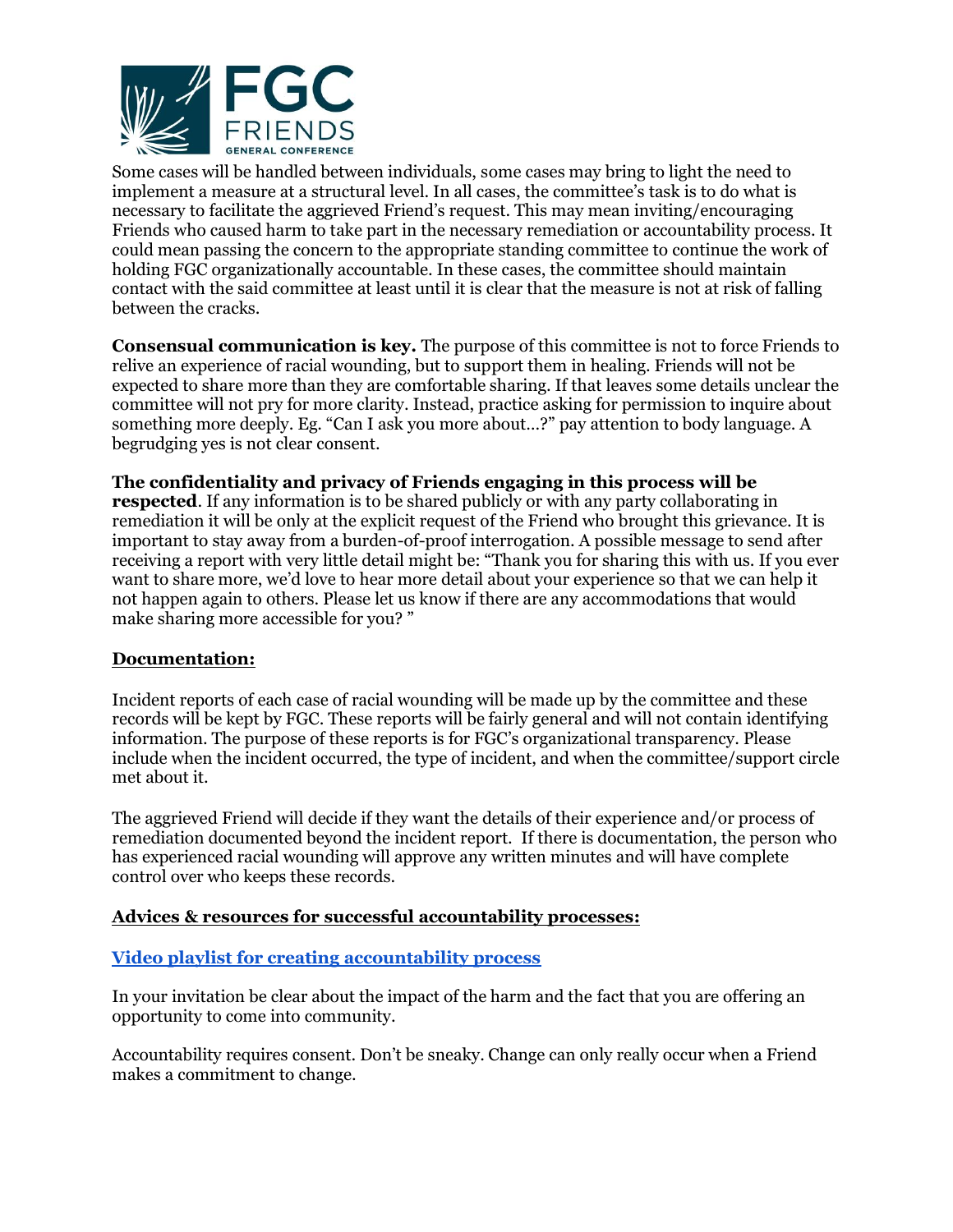

Understand the anatomy of an apology through a lens of anti-oppression and help Friends learn how to give them.



# Acknowledgement

This happened/ bearing witness - this is particularly critical in the context of a world that gaslights individuals/ communities into believing that their experiences of oppression are fragmented incidents and not part of a larger system that supports and enables violence and marginalization of their communities.

# **Emotional Uptake**

Creating space for folks to feel their feelings, without being policed on the appropriateness, validity, duration and intensity of their emotional response.

# Centre the Hurt

It's not about our feelings of guilt, but about the feelings and needs of those we have harmed. Those we've harmed shouldn't have to support us during an apology, nor should they have to coach or cheer for us.

# Accountability + Changed Behavior

Taking ownership of our actions, naming and understanding them and changing the identified problematic behaviors, patterns, thoughts and words. Not providing irrelevant context/ justification to minimize the impact of our actions.

# **Divest From Forgiveness**

Invest in the labor of reconciliation, divorced from appeasing our feelings of guilt and focusing on healing and supporting those we've harmed. Apologize without forgiveness as a target, but healing, regardless of whether we're forgiven or not.



#### **DEVELOPED BY** Rania El Mugammar

Artist Liberation/Anti-oppression Educator & Consultant

@raniawrites www.raniawrites.com